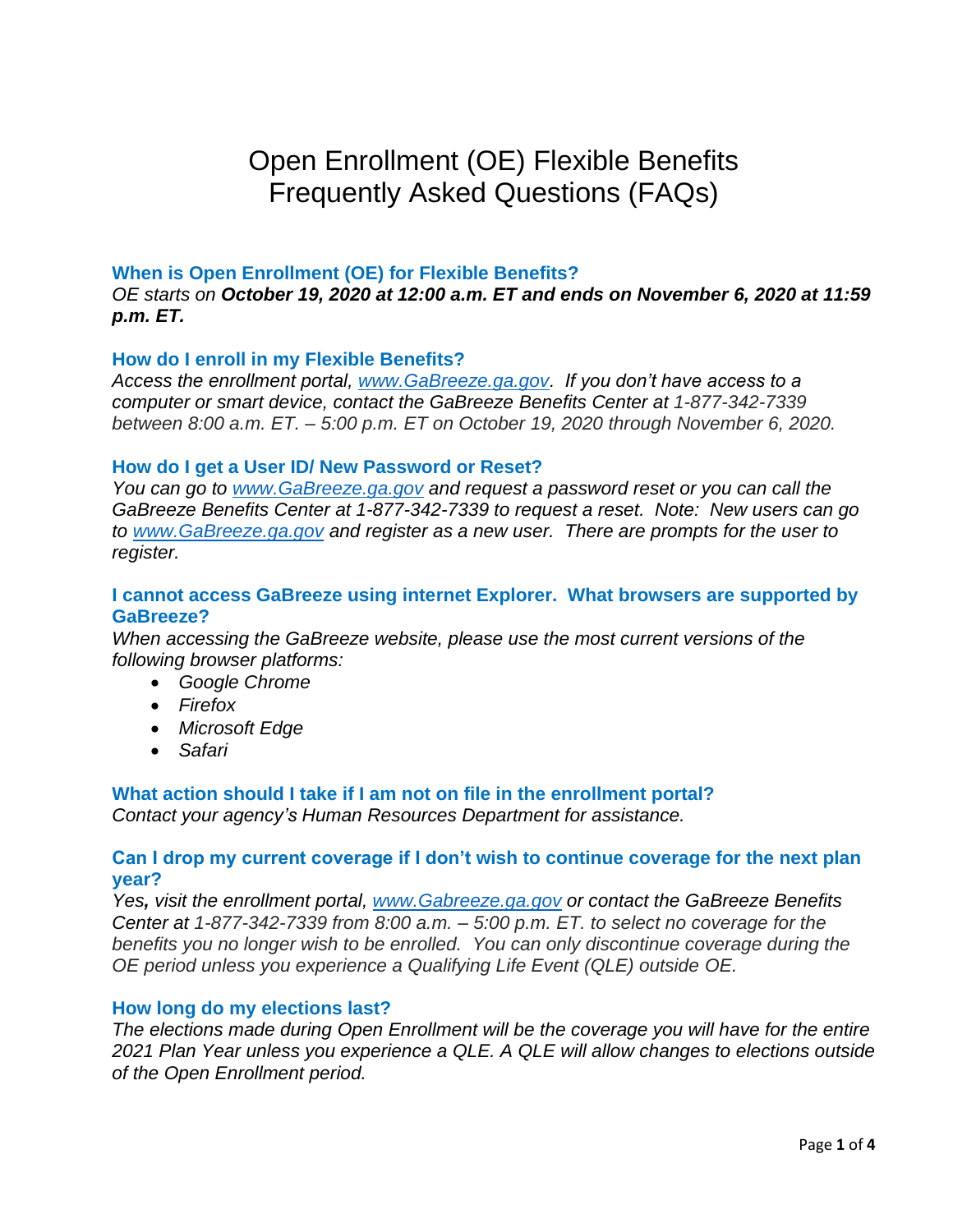# **Can I make changes during Open Enrollment?**

*Yes, you can access the enrollment portal as many times as needed to make changes or verify enrollment. However, changes are not permitted after November 6, 2020 at 11:59 p.m. ET for the next plan year.* 

# **Who do I contact if I have questions about enrollment or the Flexible Benefits options?**

*Contact the GaBreeze Benefits Center for enrollment questions. If you have questions regarding the Flexible Benefits Options, please contact the Flexible Benefits vendors. Note: Most questions can be answered by reviewing the "You Decide" booklet. The "You Decide" booklet is available on the GaBreeze website, [www.GaBreeze.ga.gov](http://www.gabreeze.ga.gov/) or the Team Georgia website, [http://team.ga.gov/my-benefits/.](http://team.ga.gov/my-benefits/)* 

## **I'm on leave without pay (LWOP), what happens to my Flexible Benefits?**

*A1 When you are on LWOP, you will receive a direct billing from GaBreeze for your Flexible Benefits. You must pay the premium(s) to avoid cancellation of your Flexible Benefits. You can only discontinue Flexible Benefits coverage during Open Enrollment for the 2021 Plan Year. Once you return from LWOP, you will have 30 days to contact GaBreeze to re-enroll or make changes in your Flexible Benefits.*

*A2 If you are on family medical leave (FML) without pay, you will receive a direct billing from GaBreeze. You will need to pay the direct billing to avoid cancellation of your Flexible Benefits. While out on FML without pay during the Open Enrollment period, you will not be allowed to participate in Open Enrollment. Once you return from FML, you will have 30 days to contact GaBreeze to re-enroll or make changes in your Flexible Benefits.*

#### **How do I request a name change?**

*You must contact your Human Resources department to have your name changed.*

#### **How will I know if my elections were recorded properly?**

*After you have completed your enrollment online you will receive a "Completed Successfully" message along with a confirmation number. Please review, confirm elections are accurate, print and maintain for your records. If you are enrolling through the Benefits Center, you will receive a confirmation statement in the mail. You will also receive a confirmation of your enrollment via the email address you provided to GaBreeze.*

#### **What happens if I don't participate in Open Enrollment?**

*If you are currently enrolled in Flexible Benefits, these benefits will roll over to the next plan year. Note: Employees currently enrolled in the Flexible Spending Accounts (Health Care and Dependent Care) must actively enroll. The current designated amounts will not automatically rollover for the next plan year, January 1, 2021 – December 31, 2021. If employees do not make a Flexible Spending Account election during Open Enrollment,*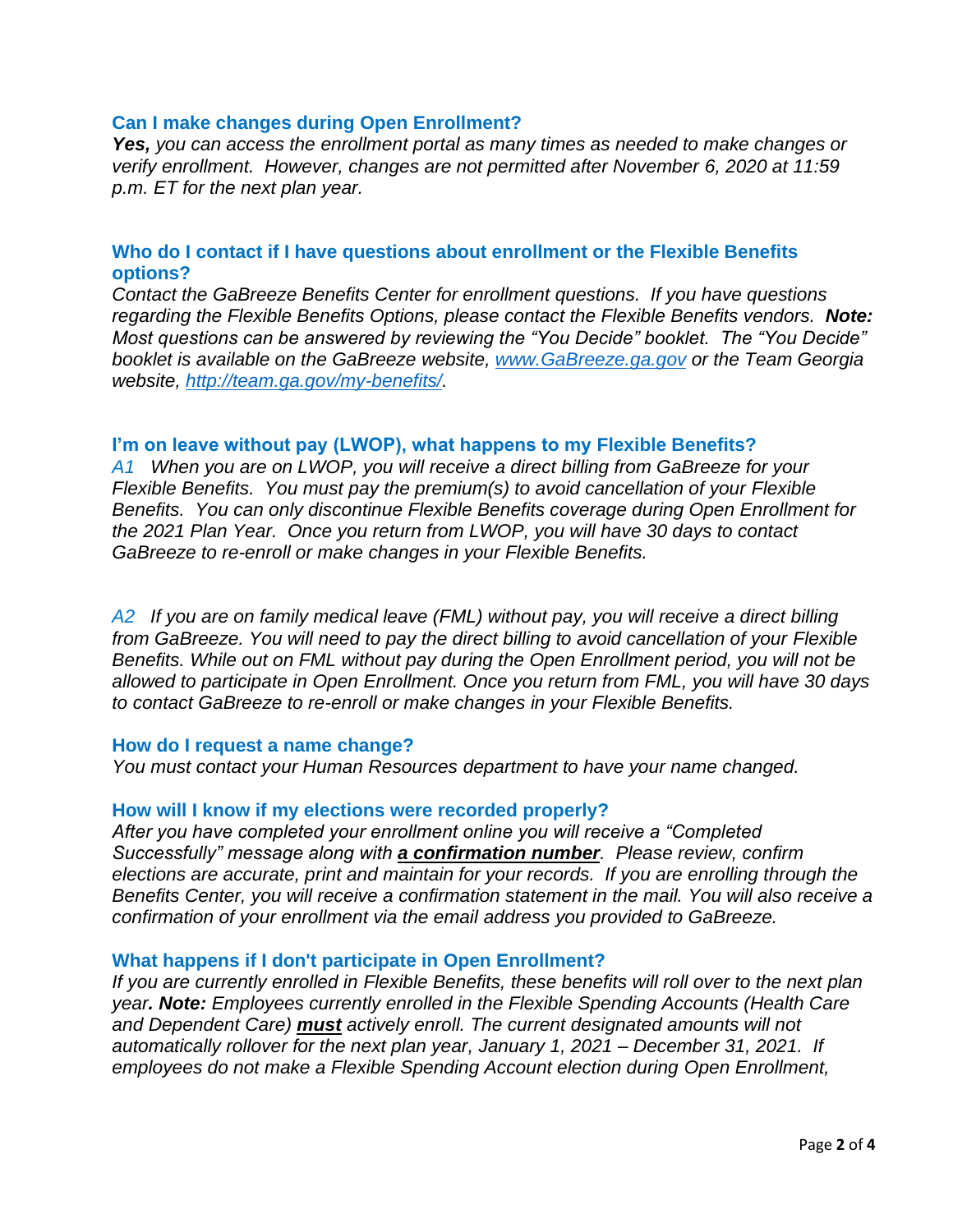*Flexible Spending Account coverage will end December 31, 2020. This includes both Health Care Spending and Dependent Care Spending Accounts.* 

## **I'm a Retiree, how do I keep my dental?**

*If there are no changes there's nothing for you to do, your benefit will continue through the next plan year.*

*Note: Retirees are encouraged to access the GaBreeze website or contact GaBreeze Benefits Center to review their dental plan. If a Retiree returns to an active benefits eligible position, they must access GaBreeze to re-enroll in the dental coverage and any other Flexible Benefits plan options.* 

# **Can I enroll or make changes to my health insurance through the GaBreeze enrollment portal?**

*No, employees and retirees will need to access the State Health Benefit Plan (SHBP) enrollment portal.*

## **I'm a Retiree not currently enrolled in dental, how do I pick it up?**

*Retirees must be enrolled in a dental option prior to their retirement, to be eligible to participate in the Retiree Dental Option Change Period (ROCP).*

# **I have added my dependents during OE. Do I need to submit their birth certificate and marriage license?**

*The DOAS Human Resources Administration- Flexible Benefits reserves the right to request documentation at a later date. Employees need to ensure that the names of the dependent(s) they want to cover are listed and are selected by checking the box next to their names. If a dependent's name is not checked, that dependent will not have coverage.* 

# **How do I provide Evidence of Insurability?**

*If Evidence of Insurability is required, a message will appear on the employee's GaBreeze home page to access the Statement of Health (SOH) form. The Statement of Health is an electronic form. There are no paper SOH forms.*

#### **Can I cover my grandchildren?**

*You MUST have legal custody/guardianship.*

#### **Who can I cover under my benefits?**

*Please reference the "You Decide" booklet for the list of eligible dependents.*

# *How can I obtain dental and vision ID cards?*

*If you are enrolling for the first time or making changes, ID cards will automatically be mailed to you. Otherwise, contact the Flexible Benefits vendor or print an ID card from the vendor's website.*

# **Are there any changes to the 2021 Flexible Benefits?**